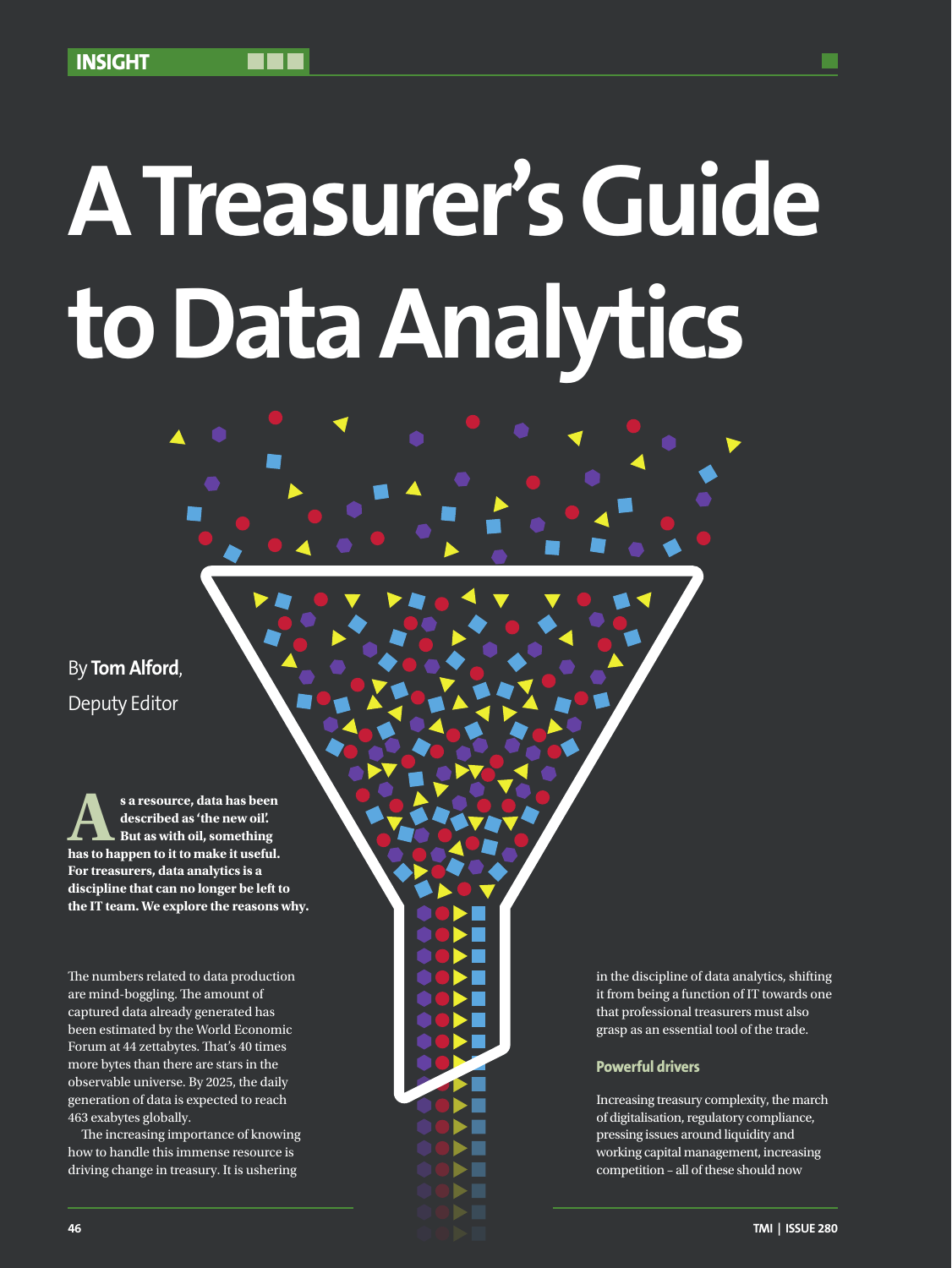figure as drivers for individual treasurers to enhance their data analytics skill sets. Indeed, it's rapidly becoming an essential marriage of professional and technological competences because failing to correctly interpret the right data may now be viewed by some senior stakeholders (not least the board and the investors) as a fundamental management weakness.

Of course, sitting at the crossroads of company cash flow, treasurers are charged with managing specific risks – foreign exchange (FX), interest rate, liquidity, counterparty risk and so on – and these "need to be measured to be managed", says Dino Nicolaides, MD, Head of Treasury Advisory UK & Ireland, Redbridge Debt & Treasury Advisory.

"But related data is often siloed and frequently in a format from which it can be difficult to derive any sense, if it is even accessible," he notes. Data analytics has a role to play in enabling data consolidation and classification, transformation, modelling and reporting, "all with the goal of supporting effective treasury decision-making".

Some treasurers may question their need to enmesh themselves in this traditional IT function. But, says Joan Gelpi, Head of Data & AI, Global Transaction Services, Bank of America (BofA), for data analysis to fully support treasury (and thus the business) it absolutely requires treasury subject matter expertise. "Only treasurers fully understand the appropriate modelling assumptions and hypotheses to produce usable output," he argues. IKEA's case study (see box) demonstrates the power of merging treasury and IT data skills.

### **In and beyond treasury**

Cash flow forecasting is a prime candidate for improvement by data analytics. "Treasury's responsibility for liquidity management increasingly demands accuracy here to ensure business-as-usual is maintained," Nicolaides explains. Treasurers faced added urgency during the pandemic as revenue streams became evermore volatile and the reliability of funding sources in the early days was often uncertain.

However, with the challenges stemming from manipulating vast siloed data sets, Gelpi observes that it is frequently necessary to deploy simplifications of them, to the detriment of forecasting accuracy. "Yet with

the power of computing today, it is possible to use granular data to incorporate the nuances even of specific transactions into the forecasting model, to improve them."

As the means of handling more data are adopted, it becomes increasingly likely and desirable for treasury to work beyond its core remit. Its central position within an organisation places it in regular dialogue with a wide ecosystem of functions including accounts, the CFO, and various operational units, notes Guillaume Roudeau, Senior Director, Redbridge Debt & Treasury Advisory.

With that wider ecosystem to support, each with different concerns, treasury has to find ways of reporting different data sets to each, he says. By engaging in the wider conversation, treasury becomes a trusted source of information for other functions, analysing and advising on the impact of FX volatility on new non-core currency contracts or the setting up of overseas operations, for example.

Indeed, FX risk management may be optimised through efficient data analytics, suggests Roudeau. When different business units within an organisation are providing pricing quotes for major projects to customers, these units should be seeking treasury guidance around FX and hedging. "Accurate information helps the units take a more considered pricing decision – and that can safeguard profit margins," he explains.

66

*For treasurers, data analytics is a discipline that can no longer be left to the IT team.* 







**DINO NICOLAIDES**

**MD, Head of Treasury Advisory UK & Ireland, Redbridge Debt & Treasury Advisory.**



**JOAN GELPI**

**Head of Data & AI, Global Transaction Services, Bank of America (BofA)**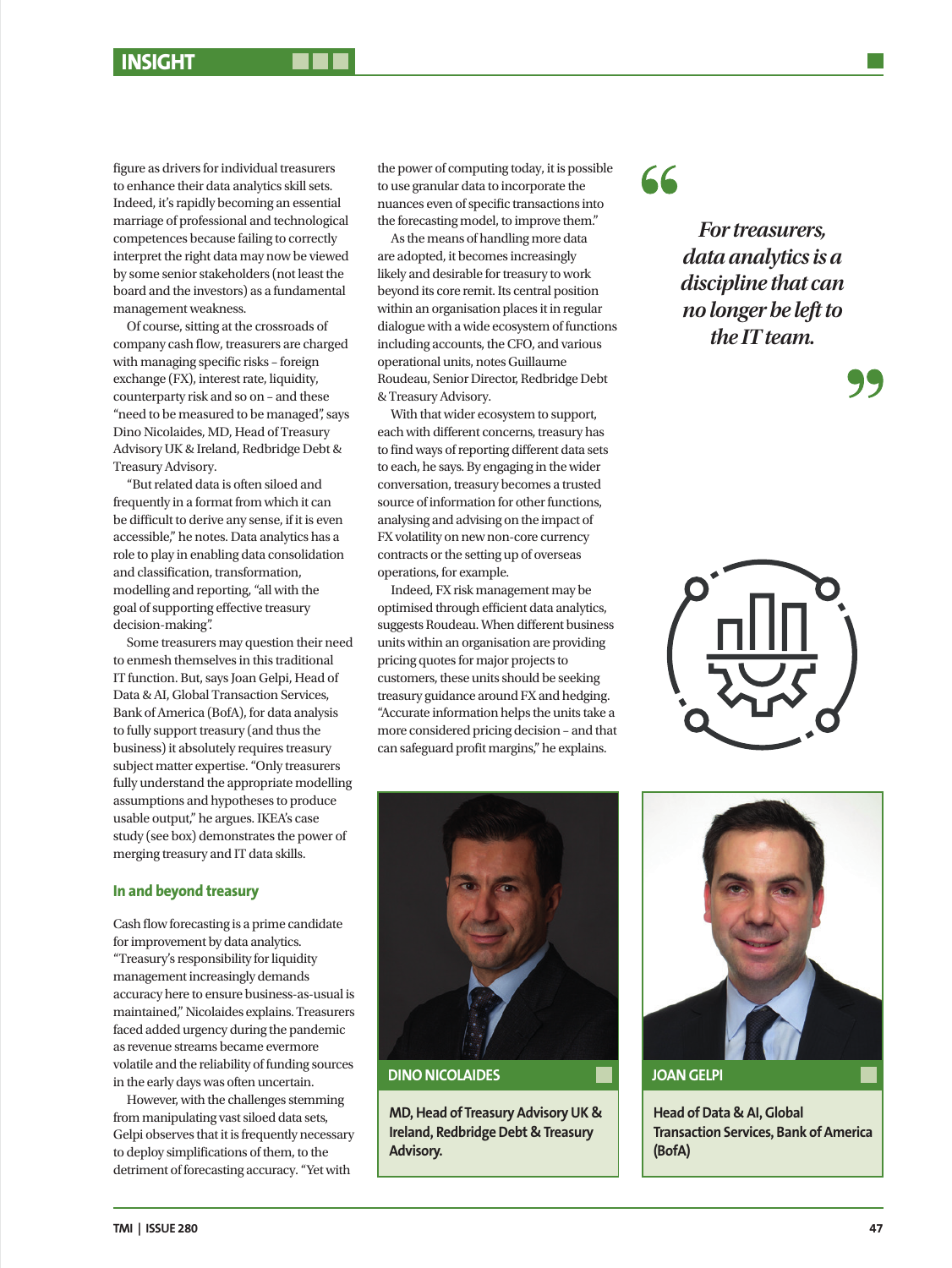With supply chains, supplier data analysis opens up opportunities for vendor and expense management, for example, notes Gelpi. Basic transactional data is broadly similar across lines of business and functions. By using this fairly uniform but potentially vast data source as a starting point, he believes the application of analytical methodologies will detect emerging patterns, such as trends in payment timings or shifting order flows. In turn, this can facilitate decisions on expense optimisation and vendor consolidation, for example.

### **Extent of knowledge**

It's a given that treasurers understand core treasury systems. But, says Roudeau, a working knowledge of data-specific software such as business intelligence (BI) systems and of data warehousing processes

is increasingly valuable. Treasurers should also be developing an understanding of more advanced technologies such as artificial intelligence (AI) and machine learning (ML), he argues.

Although Roudeau notes that in the shorter term, "because there are few who have the required knowledge of both treasury and data science", their emergence nonetheless "edges treasury closer to the data scientist world". For practitioners still

66

bound to spreadsheets, this may all sound fanciful. But even learning advanced skills in this medium, to be able to 'slice and dice' the right data, has considerable value.

But if ML is to create what Gelpi refers to as "a new paradigm in treasury understanding", discovering how to create accurate metadata (data about data) becomes necessary too, and for good reason. ML creates its own algorithms but does so initially based on its understanding

*As an organisation, we want to be more data-driven. In terms of identifying the highest value to the business, the obvious one to us was artificial intelligence.* 



### **INGKA GROUP (IKEA): AGILE DATA MANAGEMENT**

As part of the Ingka Group, global home-furnishing brand IKEA's group treasury is supported by a unique team of eight technical specialists, combining dedicated IT and treasury experts led by Michael Aandahl, Head of Digital Treasury. His operation gets swift results, especially when it comes to data management. As Aandahl acknowledges, "we don't have to wait for IT to complete a project, we're already part of it, so we can move much faster".

Within any business, a vast and rapidly expanding pool of data brings with it certain issues. With Ingka Group's processes creating pain points where repeated checking is demanded, the Digital Treasury team decided to go back to basics, looking at data formats and sources. And for good reason.

"As an organisation, we want to be more data-driven. In terms of identifying the highest value to the business, the obvious one to us was artificial intelligence [AI]. But to increase AI accuracy, we need the highest quality data," states Aandahl.

Ingka Group has already made significant progress with AI enabling short-term cashflow forecasting accuracy to reach 91% under test conditions. In the run up to go-live in Q1 2021, AI has been analysing sales forecasts, the results being uploaded to the group's FIS Quantum treasury management system (TMS).

Other elements of incoming and outgoing cashflow data, such as inter-company payments, are now being added too. "It's gradually coming together and we can see this is something we will use to increase forecasting precision," comments Aandahl.

### **Robotic assistant**

At a broader level, Ingka Group treasury's data import and export activity between systems is extensive, and this has historically been labour-intensive, notes Aandahl. "With data updates from various stock exchanges and different currencies, for example, it represents a lot of manual work."

Around two years ago, his team started to make use of robotic assistants, mostly rules-based devices deployed across spreadsheets to clean up data before uploading to the TMS. "I usually say robotics shouldn't be part of your strategic direction for systems – it's better to have more integration than use robots to capture data from diverse sources," Aandahl comments. "Nonetheless, we use it to carry out some of the cleansing and enrichment during the data import process. I have to admit that this has driven down our workload considerably."

With the pandemic having created an urgent need for realtime liquidity reporting, the team's integration focus was able to shift accordingly. "In the first wave, we quickly had to understand our liquidity position," Aandahl explains. In most cases, the data was already there, so the effort was centred on extracting it in the most efficient way, and presenting it in the clearest format to senior management. "With a lot of hard manual work, we made it happen," he says. "We're now making real-time reporting part of our ongoing business operations, so if a 'here-and-now' data snapshot is required, it's no problem."

In creating an embedded treasury/IT setup, Aandahl has removed what he deems to be "an in-built conflict", where IT is seen as a support function that will do as it is asked, but will not be part of the steering of other functions. "If a company has the resources, it makes a lot of sense to join forces," he says. With its unique treasury/IT approach enabling Ingka Group to move ahead with increased agility and speed, it's likely that data management will soon be climbing every treasurer's agenda.